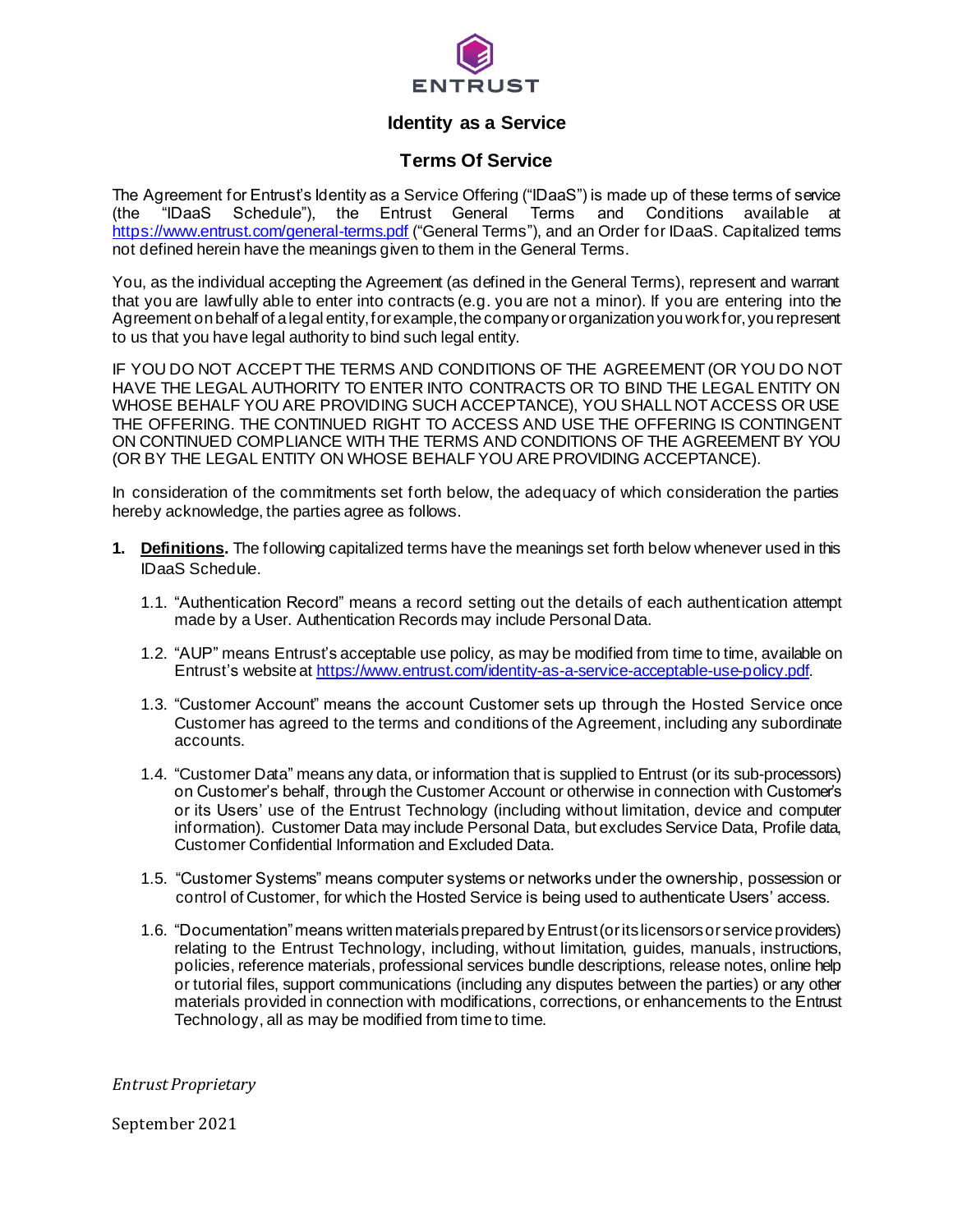- 1.7. "Entrust Technology" means the Hosted Service, the Software, the Tokens, and the Documentation.
- 1.8. "Extension" means an Entrust suite, configuration file, add-on, software integration, technical addon, example module, command, function or application separately licensed by Entrust to Customer, that extends the features or functionality of third-party software or services separately licensed or lawfully accessed by Customer.
- 1.9. "Hosted Service" means, in this IDaaS Schedule, the Identity as a Service cloud-based platform which Entrust hosts on its (or its hosting providers') computers.
- 1.10."Professional Services" means professional services made available in relation to the Entrust Technology as described in Documentation, and that incorporate by reference the Professional Services Special Terms and Conditions. Professional Services shall not include Support Services.
- 1.11."Profile" means User and device profiles constructed from authentication patterns and deviceidentifying technical data. Profiles may include data from third party service providers, and may also include Personal Data.
- 1.12."Service Data" means any information and data relating to the access, use, and/or performance of the Entrust Technology, including data generated in connection with Customer's and/or Users' use of the Entrust Technology (e.g., analytics data, statistics data and performance data). Service Data does not include Authentication Records, Customer Data, Profiles, or Personal Data.
- 1.13."SLA" means Entrust's standard service level agreement for the Hosted Service, as may be modified from time to time, available on Entrust's website at [https://www.entrust.com/identity-as](https://www.entrust.com/identity-as-a-service-service-level-agreement.pdf)[a-service-service-level-agreement.pdf](https://www.entrust.com/identity-as-a-service-service-level-agreement.pdf).
- 1.14."Software" has the meaning set out in the General Terms, and in this IDaaS Schedule includes the Entrust Identity as a Service Gateway software application, and any updates, new versions, or replacement versions Entrust provides to Customer, as applicable.
- 1.15."Special Terms and Conditions" means any terms and conditions attached to this IDaaS Schedule.
- 1.16."Tokens" means the tokens (if any) specified in the Order.
- 1.17."Third-Party Integrations" has the meaning set out in Section 5.9 (*Third-Party Integrations*).
- 1.18."User" has the meaning set out in the General Terms, and in this IDaaS Schedule includes any individual end user who accesses or uses the Hosted Service through the Customer Account via the Hosted Service portal or otherwise (e.g. API-based access).

### **2. Hosted Service; Software.**

- 2.1. Hosted Service. Customer receives no rights to the Hosted Service other than those specifically granted in Section 2.1 (Hosted Service).
	- 2.1.1.Right to Access and Use. Subject to Customer's compliance with the Agreement, Entrust grants Customer, during the Term, a personal, worldwide, non-exclusive, non-transferable, non-sub-licensable right to access and use the Hosted Service: (i) via the Hosted Service portal or otherwise (ii) in accordance with the AUP; (iii) in accordance with the Documentation; (iv) in accordance with any specifications or limitations set out in the Order or imposed by

*Entrust Proprietary*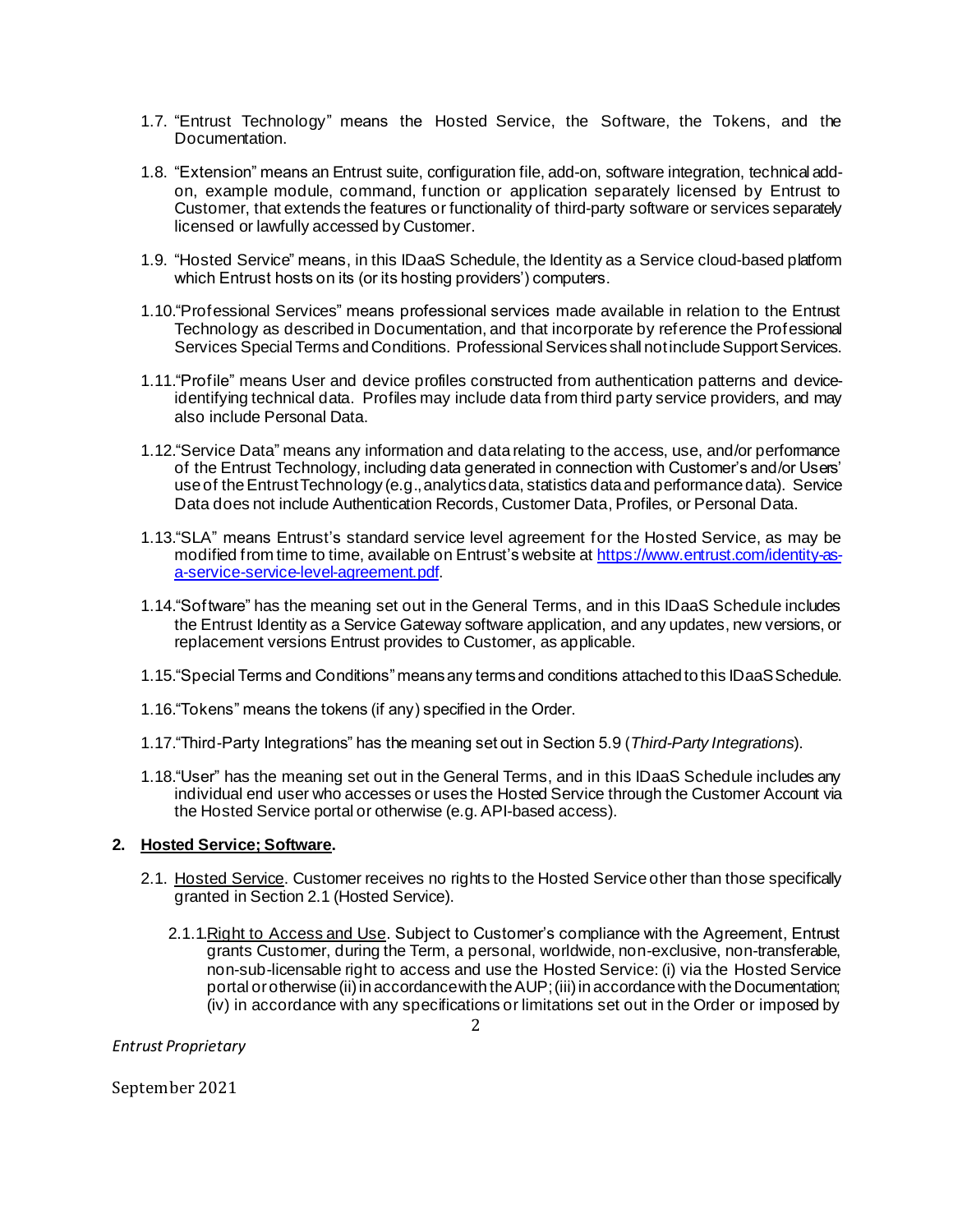technological means of the capabilities of the Hosted Service that Customer is permitted to use, such as limits associated with number of Users, or bundle entitlements, etc.; (v) for the sole purpose of authenticating the identity of Users; and (vi) subject to the general restrictions set out in Section 8 of the General Terms (*General Restrictions*).

- 2.1.2.Licenses from Customer. Customer grants to Entrust a non-exclusive, nontransferable worldwide right to copy, store, record, transmit, display, view, print or otherwise use any trademarks that Customer provides Entrust for the purpose of including them in Customer's user interface of the Hosted Service ("Customer Trademarks").
- 2.1.3.Service Levels. The sole remedies for any failure of the Hosted Service are listed in the SLA. Service credits issued pursuant to the SLA, if any, will only be applied against the costs associated with Customer's subsequent subscription renewal. Entrust is not required to issue refunds for or to make payments against such service credits under any circumstances.
- 2.1.4.Service Revisions. Entrust may modify or eliminate Hosted Service features and functionality at any time. Additionally, Entrust may add, reduce, eliminate or revise service levels at any time where a third-party service level agreement applicable to the Hosted Service has been changed. Where any such change will cause a material detrimental impact on Customer, Entrust will take commercially reasonable efforts to provide Customer sixty (60) days prior written notice (email or posting notice at the Hosted Service portal constitutes written notice).
- 2.1.5. Users; Configuration and Security Measures. Customer is responsible and liable for any and all acts and/or omissions of its Users in relation to or breach of the Agreement or otherwise in relation to Users' access to and use of the Hosted Service. Customer will (i) only permit Users access to and use of the Hosted Service in combination with Customer's products or systems; (ii) prohibit any User from decompiling, reverse engineering or modifying the Hosted Service (except as and only to the extent any foregoing restriction is prohibited by applicable laws, rules, or regulations); (iii) make no representations or warranties regarding the Hosted Service to Users for or on behalf of Entrust; (iv) not create or purport to create any obligations or liabilities on or for Entrust regarding the Hosted Service. Customer is also responsible and liable for: (a) account usernames, passwords and access tokens; (b) the configuration of the Entrust Technology to meet its own and its Users' requirements; (c) Customer Data, Profiles, Personal Data, and any other data uploaded to the Hosted Service through the Customer Account or otherwise by Customer or its Users; (d) Customer's or its Users' access to and use of the Hosted Service; (e) any access to and use of the Hosted Service through the Customer Account; and (f) maintaining adequate security measures and the legally required protection for Customer Systems and data in Customer's possession or control or data otherwise residing on Customer Systems.
- 2.2. Software. Customer receives no rights to the Software other than those specifically granted in Section 2.2 (Software).
	- 2.2.1. License. Subject to Customer's compliance with the Agreement, Entrust hereby grants Customer a personal, non-exclusive, non-transferable, non-sub-licensable license to download, install, and use the Software, in object code form only, for the sole purpose of conducting Customer's internal business operations, and not for resale or any other commercial purpose, all in accordance with: (i) the Documentation; and (ii) any specifications or limitations set out in the Order or imposed by technological means of the capabilities of the Software that Customer is permitted to use.

*Entrust Proprietary*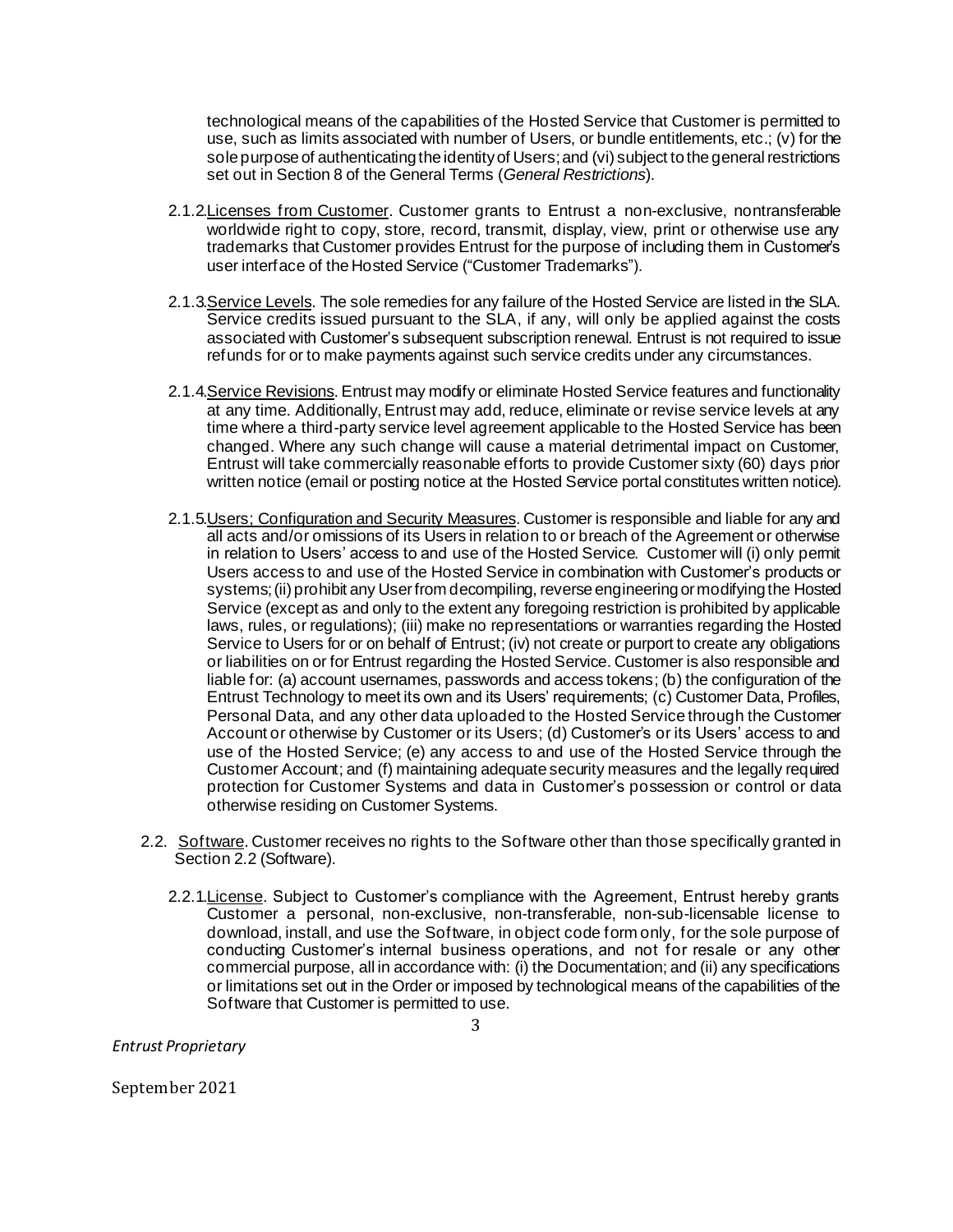- 2.2.2. Licensed Not Sold. Copies of the Software provided to Customer pursuant to the Agreement are licensed, not sold, and Customer receives no title to or ownership of any copy of the Software itself. Furthermore, Customer receives no rights to the Software other than those specifically granted in Section 2.2.1 (*License*) above.
- 2.2.3.Hosting and Management. Customer agrees that it will be responsible for installing and managing the Software on its own premises in accordance with the Documentation. Entrust will have no responsibility or liability for any impact to or failure of the Hosted Service resulting from Customer's improper installation and/or management of the Software.
- 2.3. Documentation. Customer may use the Documentation solely as necessary to support Customer's access to and use of the Entrust Technology. Each permitted copy of all or part of the Documentation must include all copyright notices, restricted rights legends, proprietary markings and the like exactly as they appear on the copy delivered by Entrust or downloaded or otherwise accessed by Customer.
- 2.4. Support. Entrust provides the support commitments set out in the Support Schedule available at <https://www.entrust.com/identity-as-a-service-support-schedule.pdf> for the Hosted Service. The "Silver Support Plan", as described in the Support Schedule, is included at no additional charge with a subscription to the Hosted Service. Other levels of Support may be available for purchase for an additional fee.
- 2.5. Unauthorized Access. Customer will notify Entrust immediately of any known or suspected unauthorized use of the Entrust Technology or breach of its security and will use best efforts to stop such breach or unauthorized use. The foregoing shall not reduce Customer's liability for all its Users.

### **3. Evaluation; NFR.**

- 3.1. Evaluation Purposes. Entrust may grant Customer the right to download, install, access, and use the Entrust Technology for evaluation purposes for the Trial Period. During the Trial Period Customer may not (i) use the Entrust Technology in order for Customer to generate revenue; or (ii) use any Customer Data or Personal Data in its evaluation of the Entrust Technology - only fictitious non-production data can be used.
- 3.2. Not-for-Resale (NFR) Purposes. Entrust may grant Customer the right to download, install, access, and use the Entrust Technology for not-for-resale (NFR) purposes for the NFR Period. NFR rights are granted to Customers that are Entrust authorized distributors, resellers, or indirect resellers (for the purposes of this Section, "Authorized Resellers"). During the NFR Period Authorized Reseller may download, install, access, and use the Entrust Technology for purposes of development, testing, support, integration, proofs of concept and demonstrations. Customer shall not use any Customer Data or Personal Data in its NFR use of the Entrust Technology other than Customer Data or Personal Data that is from its own personnel (i.e. not that of prospective clients) or other third parties.
- 3.3. Inapplicable Sections. Section 2.1.3 (*Service Levels*) does not apply to Customer's download, installation, access, or use of the Entrust Technology for evaluation or NFR purposes.
- 3.4. Trial Period. Customer's evaluation of the Hosted Service pursuant to this Section 3 (*Evaluation; NFR*) shall commence upon Customer's acceptance of the Agreement and continue for a period of thirty (30) days ("Trial Period"), or as otherwise agreed to by Entrust in writing with Customer.

*Entrust Proprietary*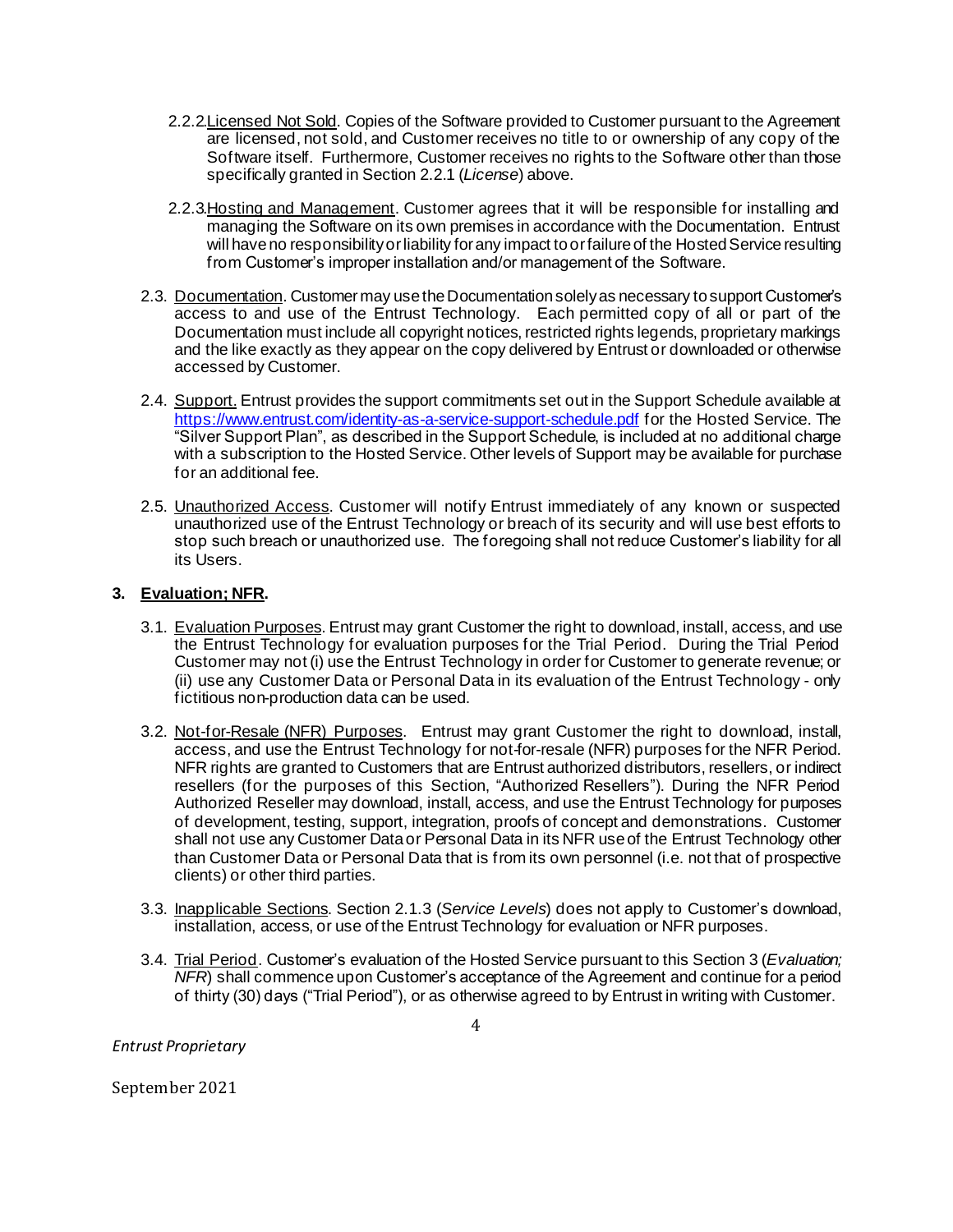- 3.5. NFR Period. Customer's access to and use of the Entrust Technology for NFR purposes pursuant to this Section 3 (*Evaluation; NFR*) shall commence on Customer's acceptance of the Agreement and continue for the duration indicated in the Order or the Documentation ("NFR Period").
- 3.6. Termination or Suspension. Notwithstanding the foregoing, Entrust may in its sole discretion suspend or terminate Customer's evaluation or NFR access to and use of, the Entrust Technology at any time, for any or no reason, without advanced notice.
- **4. Fees**. Customer will pay the costs and fees for the Entrust Technology as set out in the applicable Order, which are payable in accordance with the Order and the General Terms.

### **5. Data and Privacy.**

- 5.1. Customer Data; Profiles; Authentication Records; Personal Data. Customer acknowledges and agrees that the Entrust Technology requires certain Customer Data, Profiles, and Personal Data, in order to operate. Use of the Entrust Technology by Customer and Users will also generate Authentication Records. Customer grants to Entrust, its Affiliates, and any of their respective applicable subcontractors and hosting providers, a world-wide, limited right, during the Term, to host, copy, store, transmit, display, view, print or otherwise use Customer Data and Personal Data as reasonably necessary for Entrust (or its Affiliates, and any of their respective applicable subcontractors and hosting providers) to provide the Entrust Technology in accordance with the Agreement.
- 5.2.Service Regions. Customer will select the geographic region(s) (each a "Service Region") where Authentication Records, Customer Data, Profiles and Service Data will be stored (subject to any limitations of Entrust's hosting providers). With respect to the Authentication Records, Customer Data, Profiles and Service Data, and any Personal Data contained therein, that Entrust may collect hereunder, Customer consents to the storage in and/or the transfer into, the Service Region(s) which the Customer has selected. Notwithstanding the foregoing, Customer acknowledges and agrees: (i) that Entrust may send short message service (SMS) messages through the United States and/or Canada as part of the Entrust Technology; and (ii) Customer'sbilling information may be stored in the United States and/or Canada.
- 5.3. Profiles; Service Data; Use of Data. Entrust owns all right, title and interest in and to Service Data and Profiles (excluding any Personal Data contained in the Profiles) and, without limiting the generality of the foregoing, may use, reproduce, sell, publicize, or otherwise exploit such Profiles and Service Data in any way, in its sole discretion.
- 5.4. Consents. Customer represents and warrants that, before authorizing a User to use the Entrust Technology and before providing Customer Data or Personal Data to Entrust, Customer will have obtained from Users the requisite consents (if any) or satisfied other legal basis of processing Personal Data, and made all requisite disclosures (if any) to Users, in accordance with all applicable laws, rules or regulations for the collection, use, and disclosure of the Customer Data or Personal Data, by Entrust (including by any of its applicable subcontractors or hosting service providers) in accordance with the Agreement.
- 5.5. Consents Relating to Extensions. Customer acknowledges and agrees that certain Extensions may enable third-party software or third-party services (including cloud services) to download certain Authentication Records, Customer Data, Profiles,Personal Data,and/or Service Data from the Entrust Technology, and, by enabling such third-party software or third-party services (including cloud services) Customer agrees to such downloads. Customer represents and

*Entrust Proprietary*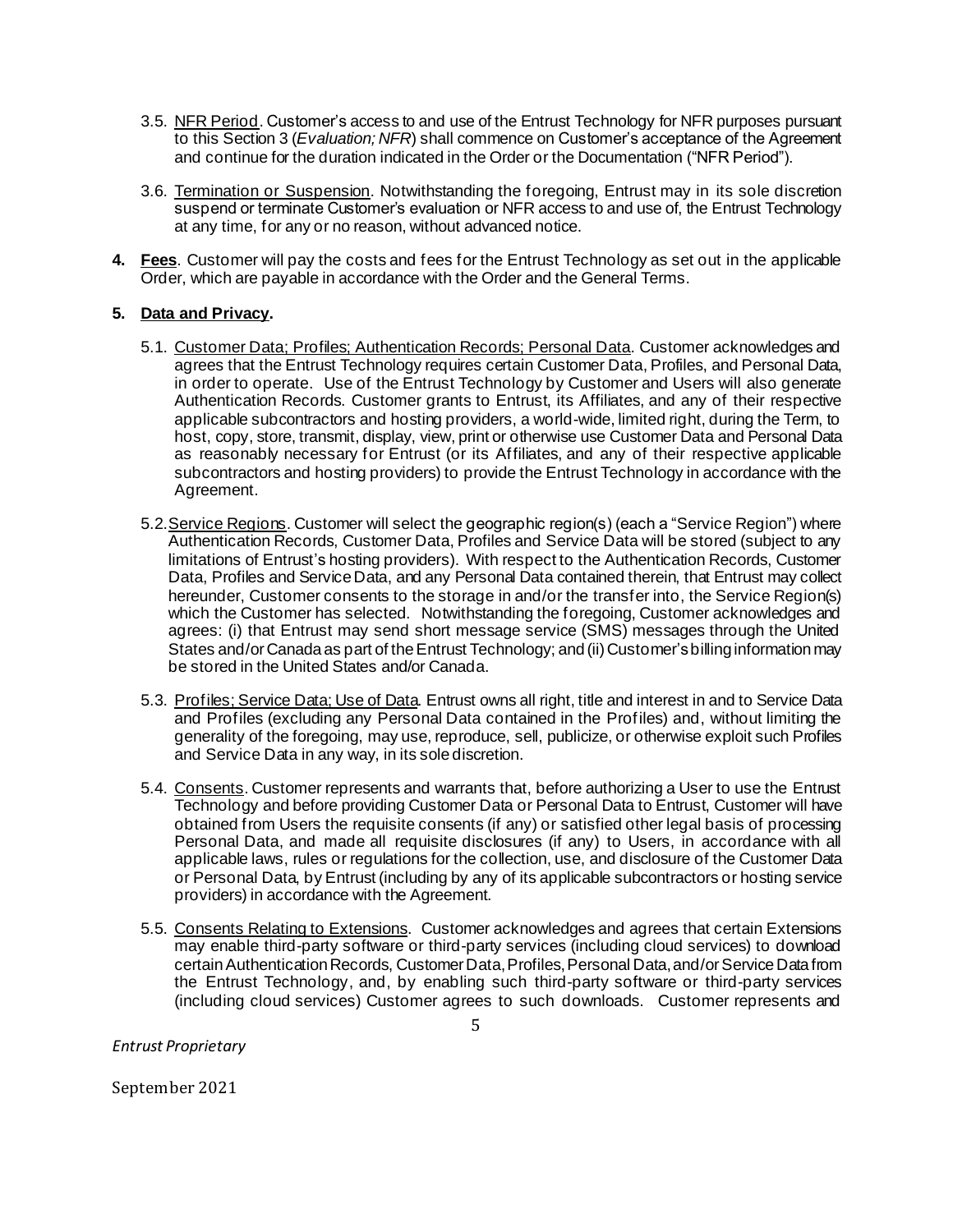warrants that, before using any Extension, Customer will have obtained from Users the requisite consents (if any) or satisfied other legal basis of processing Personal Data, and made all requisite disclosures (if any) to Users, in accordance with all applicable laws, rules or regulations in order to allow for the downloading and/or transfer of such Authentication Records, Customer Data, Profiles, Personal Data, and/or Service Data, from Entrust (including any applicable subcontractors and hosting providers) to the Customer-licensed third-party software or third-party services (including cloud services) enabled by the Extension.

- 5.6. Consents Relating to Third-Party Service Providers. Customer consents to, and represents and warrants that it will obtain all Users' consents necessary for, Entrust's use of third-party service providers, including, without limitation, hosting providers (who may further utilize subcontractors) in the provision of the Hosted Service. Customer acknowledges and agrees that Authentication Records, Customer Data, Profiles, Personal Data, and Service Data, may be transmitted to, processed by and/or reside on computers operated by the Entrust authorized third parties (e.g. Entrust's hosting providers) who perform services for Entrust. These third parties may use or disclose such Authentication Records, Customer Data, Profiles, Personal Data, and Service Data to perform the Hosted Service on Entrust's behalf or comply with legal obligations. Unless otherwise required by applicable laws, rules or regulations, and without limiting the generality of Section 10 (*Liability*), Entrust shall have no responsibility or liability for Customer's failure to obtain any of the consents or disclosures described in this Section (*Consents Relating to Third-Party Service Providers*).
- 5.7. Third-Party Integrations. Customer may enable integrations between the Entrust Technology and certain third-party services contracted by Customer (each, a "Third-Party Integration"). By enabling a Third-Party Integration between the Entrust Technology and any such third-party services, Customer is expressly instructing Entrust to share all Authentication Records, Customer Data, Profiles, Personal Data, and/or Service Data, necessary to facilitate the Third-Party Integration. Customer is responsible for providing any and all instructions to such third part services provider about the use and protection of such Authentication Records, Customer Data, Profiles, Personal Data, and/or Service Data. Customer acknowledges and agrees that Entrust is not a sub-processor for any such third-party services providers in relation to any Personal Data contained in the aforementioned data or information, nor are any such third-party services providers sub-processors of Entrust in relation to any Personal Data contained in the aforementioned data or information.
- 5.8. Data Accuracy. Entrust will have no responsibility or liability for the accuracy of data uploaded to the Hosted Service by Customer or its Users, including, without limitation, Customer Data, Profiles, and Personal Data. Customer shall be solely responsible for the accuracy, quality, integrity, and legality of Customer Data or Personal Data and the means by which Customer acquired them.

#### **6. Feedback.**

6.1. Feedback. "Feedback" refers to Customer's suggestions, comments, or other feedback about the Entrust Technology or other Entrust products and services. Even if designated as confidential, Feedback will not be subject to any confidentiality obligations binding Entrust. Customer hereby agrees that Entrust will own all Feedback and all associated intellectual property rights in or to Feedback, and Customer hereby assigns to Entrust all of Customer's right, title, and interest thereto, including without limitation intellectual property rights.

*Entrust Proprietary*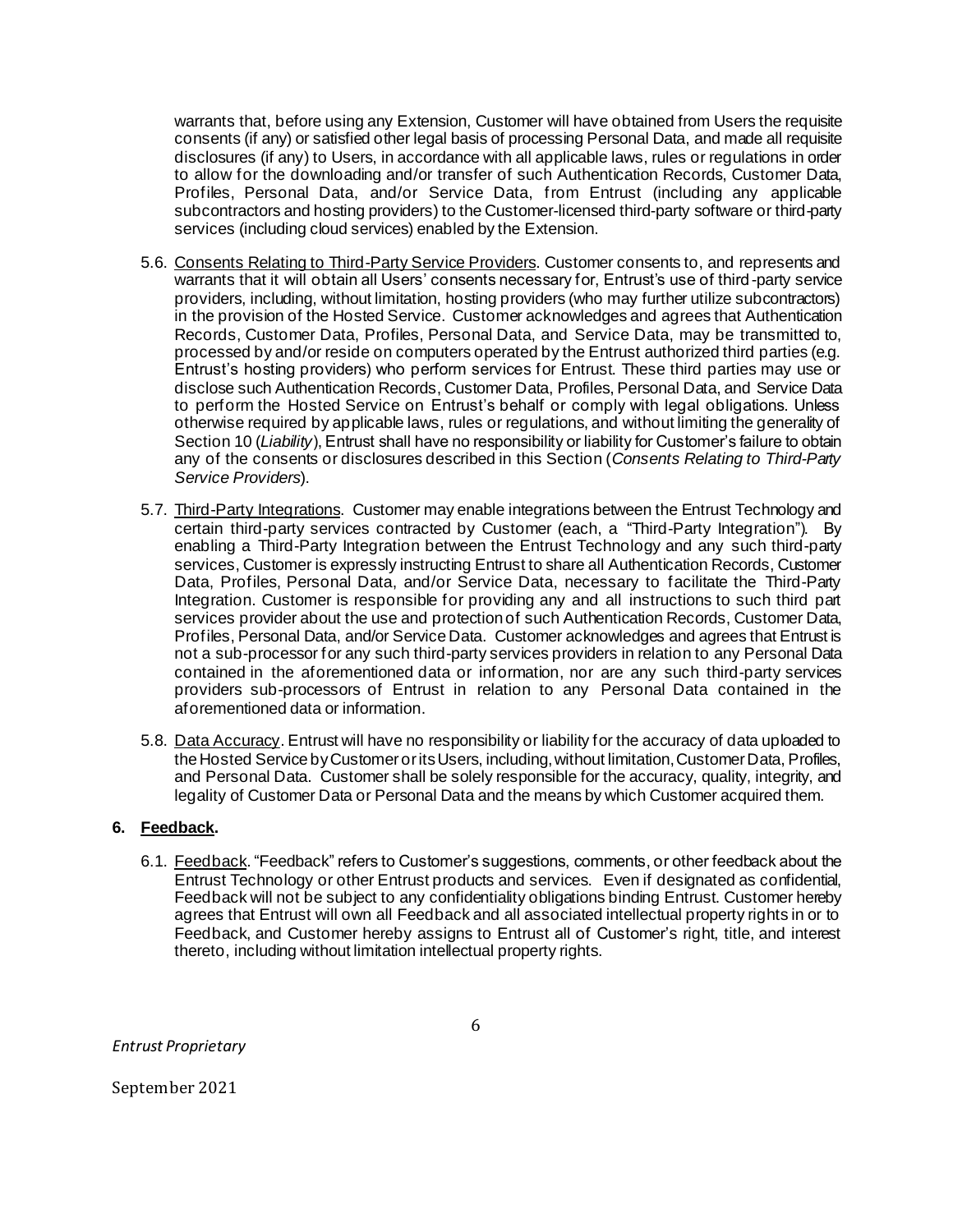### **7. Warranty Disclaimers.**

7.1. Warranty Disclaimers. For the purposes of this IDaaS Schedule, the following is added to the disclaimer of warranties in the General Terms: Entrust makes no representations, conditions or warranties: (i) that the Entrust Technology will be free of harmful components; (ii) that Authentication Records, Customer Data, Profiles, Personal Data, and/or Service Data or any other Customer content or data stored in, transferred to or from, or otherwise processed by the Entrust Technology, including in transit, will not be damaged, stolen, accessed without authorization, compromised, altered, or lost.

### **8. Indemnities**.

8.1. In addition to the indemnification obligations in the General Terms, Customer agrees to defend, indemnify and hold harmless Entrust, its Affiliates and licensors, and each of their respective employees, officers, directors, and representatives against any and all third party claims, demands, suits or proceedings, fines, costs, damages, losses, settlement fees, and expenses (including investigation costs and attorney fees and disbursements) arising out of or related to: (i) Customer's breach of Section 5 (*Data and Privacy*); (ii) the Customer Data, Personal Data, or Excluded Data provided by the Customer or its Users; (iii) a violation of applicable law by Customer or its Users, or in relation to Customer Data; (iv) an allegation that the Customer Data, including written material, images, logos or other content uploaded to the Entrust Technology through the Customer Account, infringes or misappropriates a third party's intellectual property rights; (v) a dispute between Customer and any User, or a claim by a User; (vi) the injury to or death of any individual, or any loss of or damage to real or tangible personal property, caused by the act or omission of Customer; or (vii) Customeruse of the Entrust Technology in breach of 3.1 (*Evaluation Purposes*), or 3.2 (*Not-For-Resale* (*NFR) Purposes*) (each of (i)-(vii), an additional "Customer Indemnified Claim" as such term is used in the General Terms).

#### **9. Term, Termination and Suspension**.

- 9.1. Term. The Hosted Service is sold on a subscription basis. Unless otherwise specified on the Order, the Offering Term for the Hosted Service will commence on the date that the Order is accepted by Entrust and will continue in effect for the period specified in the Order (or until the date the Trial Period or NFR Period expires), unless terminated in accordance with the Agreement.
- 9.2. Termination. In addition to the termination rights in the General Terms, Entrust may terminate the Agreement for the Hosted Service (i) if Customer commits a material breach of this IDaaS Schedule and fails to remedy such material breach within 30 days (or such longer period as Entrust may approve in writing) after delivery of the breach notice; and (ii) for any reason by providing Customer advance notice of at least 1 year, unless Entrust discontinues the general commercial availability of the Hosted Service, in which case Entrust may terminate the Agreement upon 180 days' notice to Customer.
- 9.3. Termination or Suspension by Entrust. Entrust may, at its sole discretion, suspend or terminate Customer's or its Users' access to the Entrust Technology at any time, without advanced notice, if: (i) Entrust reasonably concludes that Customer or its Users' have conducted themselves in a way (a) that is not consistent with or violates the requirements of the AUP, the Documentation, or is otherwise in breach of the Agreement; or (b) in a way that subjects Entrust to potential liability or interferes with the use of the Entrust Technologyby other Entrust customers or users; (ii) Entrust deems it reasonably necessary to do so to respond to any actual or potential security concems, including, without limitation, the security of other Entrust customers' or users' information or data

*Entrust Proprietary*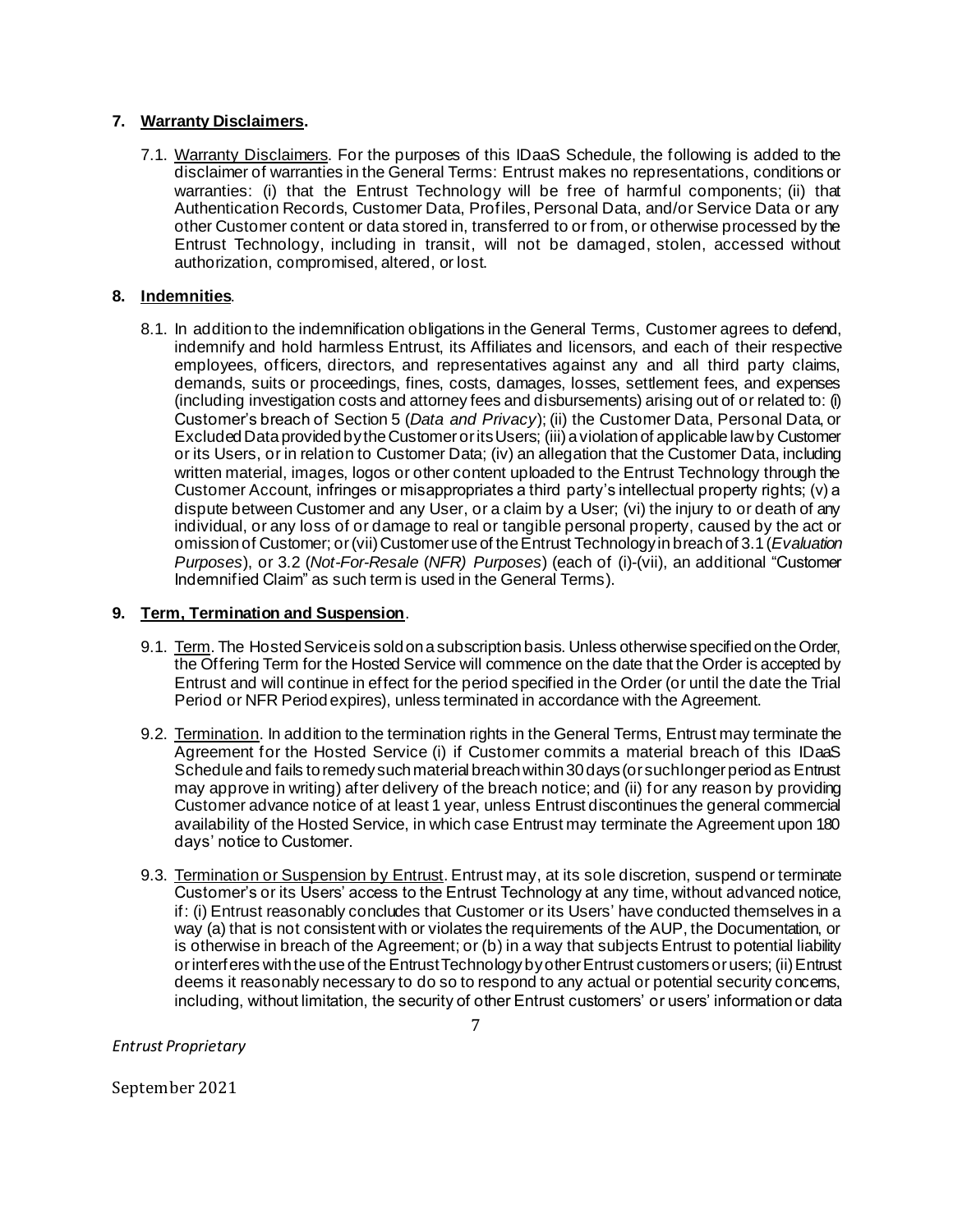processed by the Entrust Technology; or (iii) Entrust reasonably concludes that Customer or Users are violating applicable laws, rules or regulations. Entrust may also, without notice, suspend Customer's or User's access to the Entrust Technology for scheduled or emergency maintenance. Termination of the Agreement will result in termination of all Orders.

9.4. Effects of Termination. Without limiting the generality of the effects of termination set out in the General Terms, upon termination or expiration of the Hosted Service, Entrust will have no further obligation to provide the Entrust Technology, Customer will immediately cease all use of the Entrust Technology, and Customer will return all copies of Confidential Information to Discloser or certify, in writing, the destruction thereof, destroy any copies of Documentation, and delete any Software in its possession or control. Termination is without prejudice to any right or remedy that may have accrued or be accruing to either party prior to termination. Any provision of this Agreement which contemplates or requires performance after the termination of this Agreement or that must survive to fulfill its essential purpose, including the terms of this Section (*Effects of Termination*), confidentiality, disclaimers, limitations and exclusions of liability, and any payment obligations, will survive the termination and continue in full force and effect until completely performed. Termination or expiration (non-renewal) of the Agreement also terminates all Special Terms and Conditions and the parties' ability to enter into any new Orders (including Orders to renew). Termination is without prejudice to any right or remedy that may have accrued or be accruing to either party prior to termination. Termination will not relieve Customer (directly or through an authorized reseller) from any obligation to pay Entrust any and all fees or other amounts due under the Agreement.

### **10. Miscellaneous.**

- 10.1.Order of Precedence. In the event of a conflict or differences between this IDaaS Schedule and Special Terms and Conditions, the Special Terms and Conditions will prevail over any conflicting provisions.
- 10.2. Publicity. Customer agrees to participate in Entrust's press announcements, case studies, trade shows, or other marketing reasonably requested by Entrust. During the Term and for thirty (30) days thereafter, Customer grants Entrust the right, free of charge, to use Customer's name and/or logo, worldwide, to identify Customer as such on Entrust's website or other marketing or advertising materials.
- 10.3. Extensions and Third-Party Integrations. Customer's use of any Extension shall be subject to a separate end user license agreement (or other applicable agreement) between Customer and Entrust (or one of its Affiliates). Customer's use of any Third-Party Integration shall be subject to the separate end user license agreement (or other applicable agreement) between Customer with the relevant third party (e.g. service provider that provides the service which is the subject of the Third-Party Integration).
- 10.4.Tokens. If an Order calls for Tokens (or if Customer purchases Tokens through an Authorized Reseller), (i) Customer will be the importer of record and responsible for all freight, packing, insurance and other shipping-related expenses; (ii) risk of loss and title to the Tokens will pass to Customer upon delivery of the Tokens by Entrust (or an Authorized Reseller) or one of their respective agents to the carrier; (iii) the Tokens will be free from material defects in materials and workmanship and will conform to the published specifications for such Tokens in effect as of the date of manufacture for a period of one (1) year from the date on which such Tokens are first delivered to Customer (or for such extended warranty period as may be set out in the applicable Order); (iv) Customer will use Entrust as Customer's point of contact for Token warranty inquiries;

*Entrust Proprietary*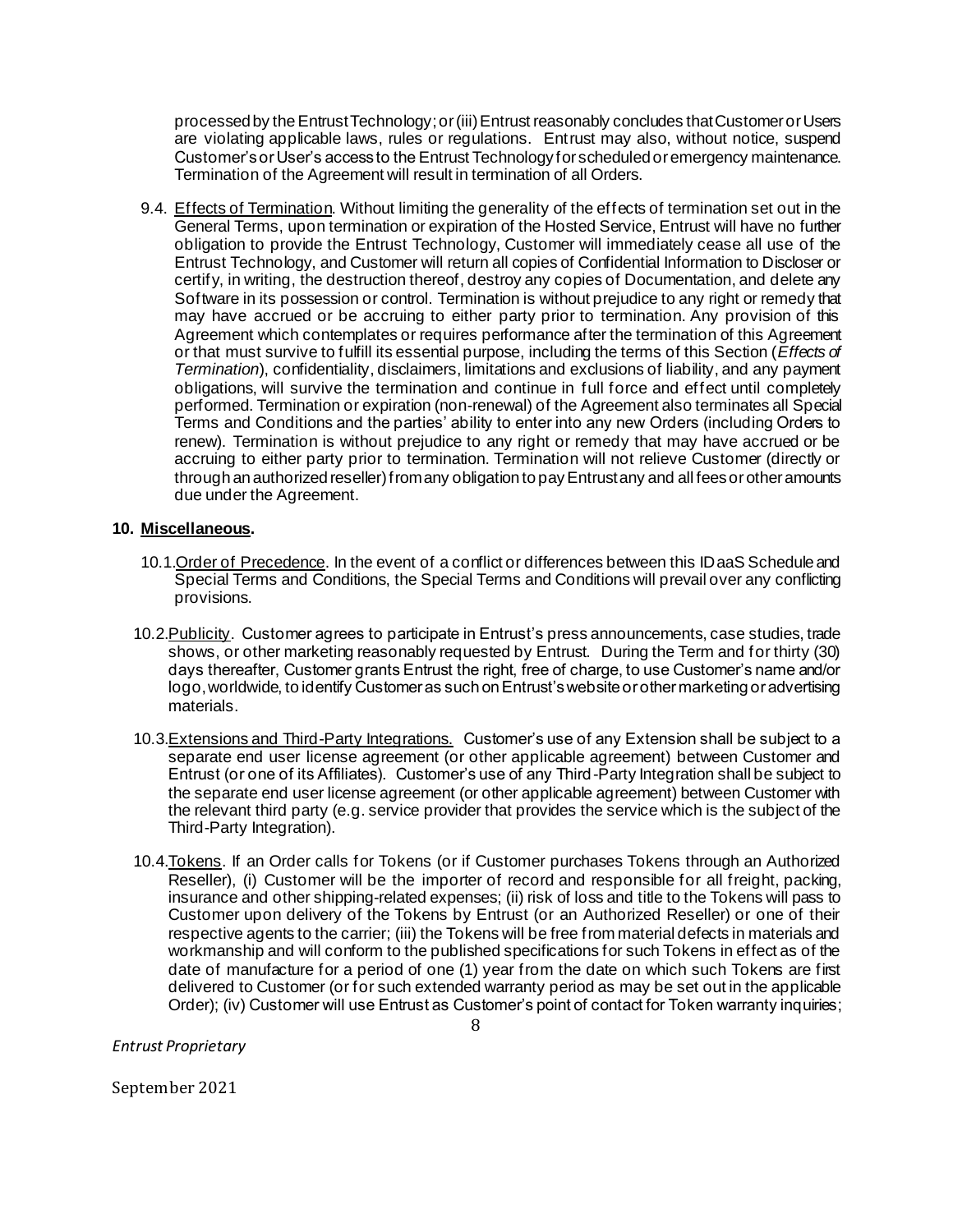and (v) as an express condition of the sale, Customer acknowledges that Customer is only permitted to use Tokens with the Hosted Service and Customer is expressly prohibited from using and agrees not to use Tokens with any other provider's verification or identification software even if the Tokens may interoperate with such other provider's verification or identification software. The aforementioned Token warranty will not apply where the issue is caused by accident, misuse, abuse, improper operation, misapplication, or any other cause external to the Token. Any Token that is replaced becomes the property of Entrust. Entrust's exclusive liability and Customer's exclusive remedy for breach of this Section (*Tokens*) is for Entrust, at its option, to repair or replace the Token, or take return of the Token and refund the price paid for the Token.

- 10.5.Customer Using Hosted Service Provider Functionality for its Affiliates. Where Entrust enables and Customer chooses to utilize the "service provider" functionality in respect of Customer Affiliates, (i) Customer will be permitted to allocate the aggregate number of User entitlements set out on the Order between Customer and its Affiliates, and (ii) each of Customer's Affiliates to which subscriptions are allocated will be deemed to be the Customer for purposes of the Agreement and bound by the terms and conditions of the Agreement as if such Affiliate was Customer itself. Customer agrees to be jointly and severely liable for the performance (or non-performance) of the Agreement by each such Affiliate including, without limitation, any breach of the Agreement, any and all indemnification obligations contained within the Agreement, and any and all acts or omissions of each such Affiliate as if such actions or omission has been performed by Customer itself. Customer will provide Entrust with prior written notice before adding any Affiliate. Such notice will include each Affiliate's full corporate name and address as well a point of contact within the Affiliate. To the extent Entrust requires additional information about an Affiliate or their usage of the Hosted Service including, without limitation, as part of a lawful access request or subpoena, Customer will make best efforts in co-operating with Entrust. Customer will remain responsible for payment for all fees set out on its Order.
- 10.6.U.S. Government End-Users. The Software and Documentation are commercial items, as that term is defined in 48 CFR 2.101, consisting of commercial computer software and commercial computer software documentation, as those terms are used in 48 CFR 12.212. If the Software and Documentation is acquired by or on behalf of the U.S. government or by a U.S. government contractor (including without limitation prime contractors and subcontractors at any tier), then in accordance with 48 CFR 227.7202-4 (for Department of Defense licenses only) and 48 CFR 12.212 (for licenses with all federal government agencies), the government's rights to the Software and Documentation are limited to the commercial rights and restrictions specifically granted in the Agreement. The rights limited by the preceding sentence include, without limitation, any rights to reproduce, modify, perform, display, disclose, release, or otherwise use the Software and Documentation. This Section (*U.S. Government End-Users*) does not grant Customer any rights not specifically set forth in the Agreement. Customer shall not remove or deface any legal notice appearing in the Software or Documentation or on any packaging or other media associated with the Software or Documentation.
- 10.7.Compliance with Applicable Laws. In addition to Customer's compliance obligations in the General Terms, Customer is responsible for ensuring that its use of the Entrust Technology, any Extensions, and any Third Party Integrations, complies with, and Customer will comply with its obligations under all applicable laws, rules or regulations, including, without limitation, all applicable privacy and data protection laws, rules or regulations governing the protection and transfer of Authentication Records, Customer Data and Profiles (including all Personal Data contained therein), and/or Service Data.

*Entrust Proprietary*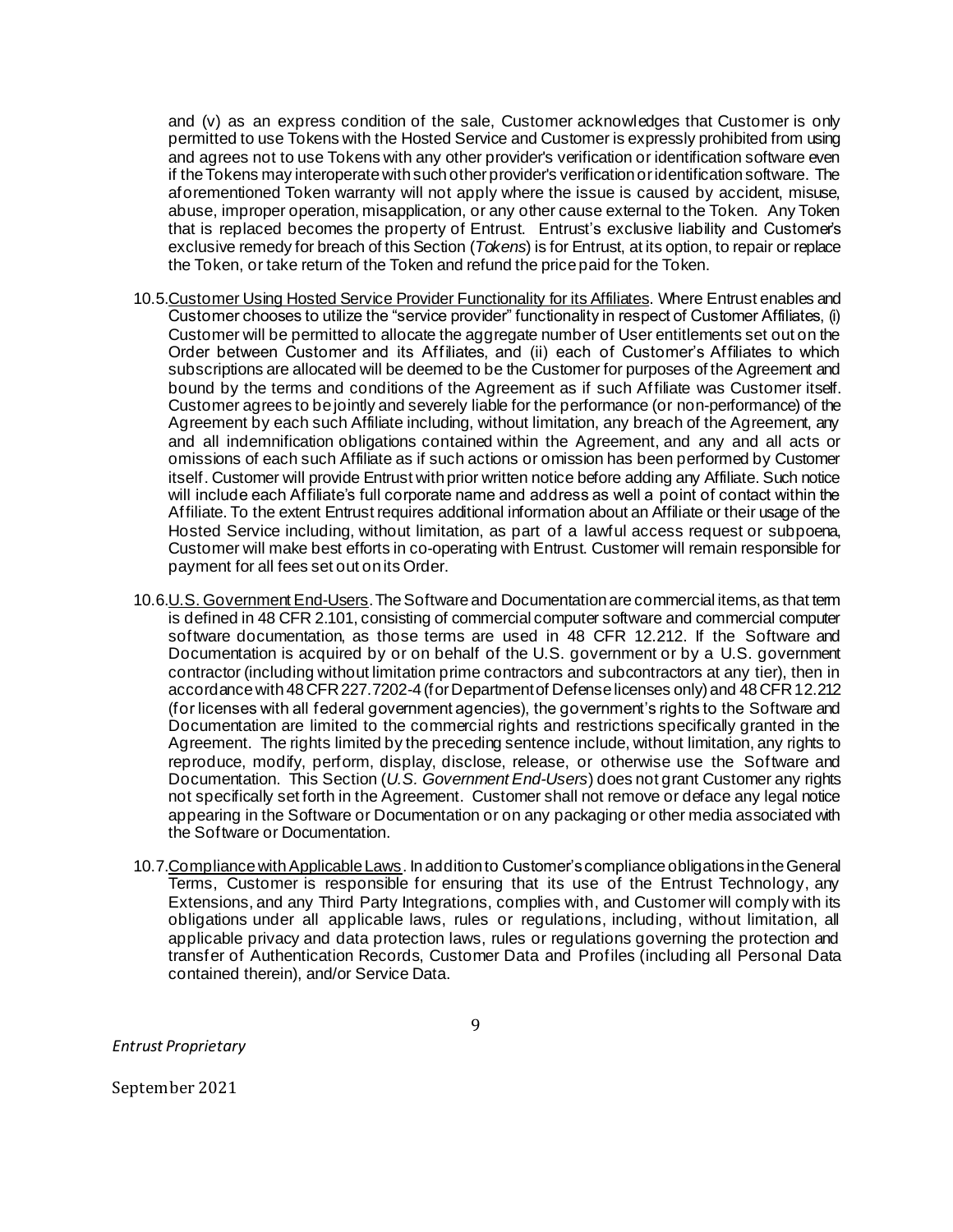- 10.8. Amendment. This IDaaS Schedule may be amended by Entrust from time to time by posting a new version on its website, and such new version will become effective on the date it is posted except that if Entrust modifies this IDaaS Schedule in a manner which materially reduces Customer's rights or increases Customer's obligations and such changes are not required for Entrust to comply with applicable laws, the changes will become effective sixty (60) days after Entrust provides Customer written notice of changes (email or posting notice at the Hosted Service portal to suffice as adequate notice). If Customer objects in writing during that sixty (60) day period, the changes to this IDaaS Schedule will become effective at the end of Customer's current subscription term. Notwithstanding the foregoing, provisions of this Section (*Amendment*), amendment of the AUP is governed by the AUP. This IDaaS Schedule may not be modified by Customer except by formal agreement in writing executed by both parties.
- 10.9. Insurance. Customer shall have and maintain in force appropriate insurance with reputable authorized insurers of good financial standing which shall cover the liability of Customer for the performance of its obligations under the Agreement. Customer shall provide to Entrust, upon written request from Entrust but not more than once in any twelve (12) month period, written confirmation from the arranging insurance brokers that such insurances are in effect. The provisions of any insurance or the amount of coverage shall not relieve Customer of any liability under the Agreement. It shall be the responsibility of Customer to determine the amount of insurance coverage that will be adequate to enable Customer to satisfy any liability in relation to the performance of its obligations under the Agreement.

*Entrust Proprietary*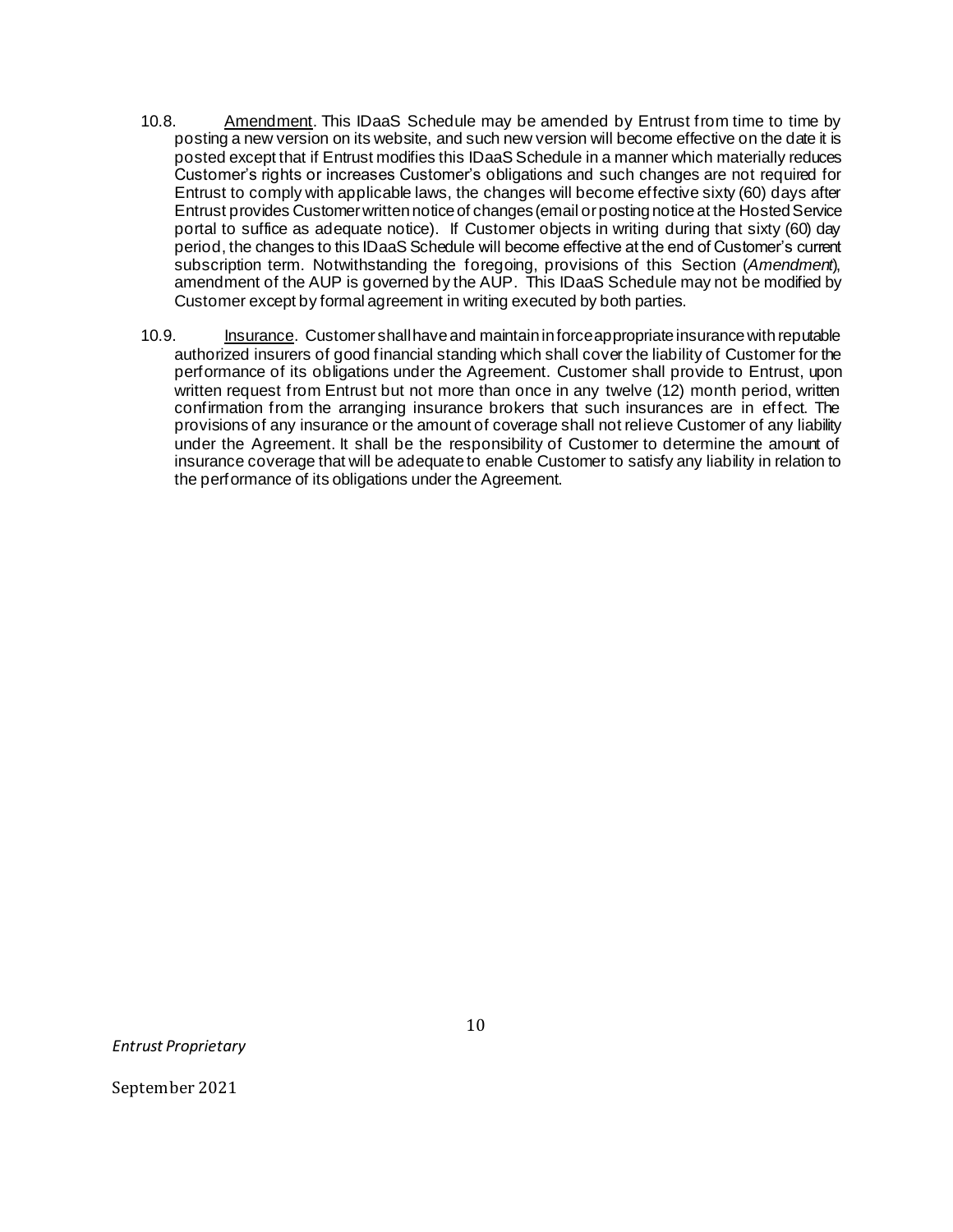# **Identity Proofing Special Terms and Conditions**

These Identity Proofing Special Terms and Conditions ("ID Proofing Special Terms") are attached to the IDaaS Schedule, and contain the terms and conditions that govern access to and use of Identity Proofing (as defined herein). Capitalized terms not defined in Section 1 herein or elsewhere in these ID Proofing Special Terms shall have the meaning set out in the IDaaS Schedule. References to articles or sections herein shall be to articles or sections in these ID Proofing Special Terms unless otherwise expressly stated. Provisions in these ID Proofing Special Terms will prevail with respect to Identity Proofing over any conflicting provision in the IDaaS Schedule.

# 1. **DEFINITIONS.**

- 1.1. "Customer Application" means the application developed by Customer pursuant to the SDK License (as defined herein) to be used to access and use Identity Proofing.
- 1.2. "Customer Data", in addition to its meaning in the IDaaS Schedule, with respect to Identity Proofing means Device Information, Risk Information, Identity Proofing Results, as well as data or information collected using the Customer Application.
- 1.3. "Database" means the centralized Global Intelligence Platform owned, operated and maintained by Entrust (or its service providers) which contains Device Information and associated information including Risk information.
- 1.4. "Device" means a particular computer, mobile phone, desktop, tablet or other computing device.
- 1.5. "Device Information" means a set of Device attributes and characteristics that are designed to identify a particular Device.
- 1.6. "Identity Proofing" means the identity proofing functionality which forms part of the Hosted Service (if such functionality is selected by Customer and approved by Entrust in an Order).
- 1.7. "Identity Proofing SLA" means the Entrust's service level agreement specific to Identity Proofing, as set out in Attachment A to these ID Proofing Special Terms.
- 1.8. "Response" means the recommendation, including Risk Information, returned by Identity Proofing about a Device which has been evaluated by Identity Proofing.
- 1.9. "Risk" means risk including, without limitation, transaction, abuse, reputation and fraud risk.
- 1.10. "Risk Information" means information relating to specific Risk(s).
- 1.11. "SDK License" means the Entrust Mobile ID Proofing SDK License through which Customer may obtain a license to use the Mobile ID Proofing software development toolkit. The SDK License is not a part of the Agreement.
- 1.12. "User" has the meaning set out in the General Terms, and in these ID Proofing Special Terms includes any individual end user who accesses and/or uses Identity Proofing through the Customer Account, via the Customer Application.

*Entrust Proprietary*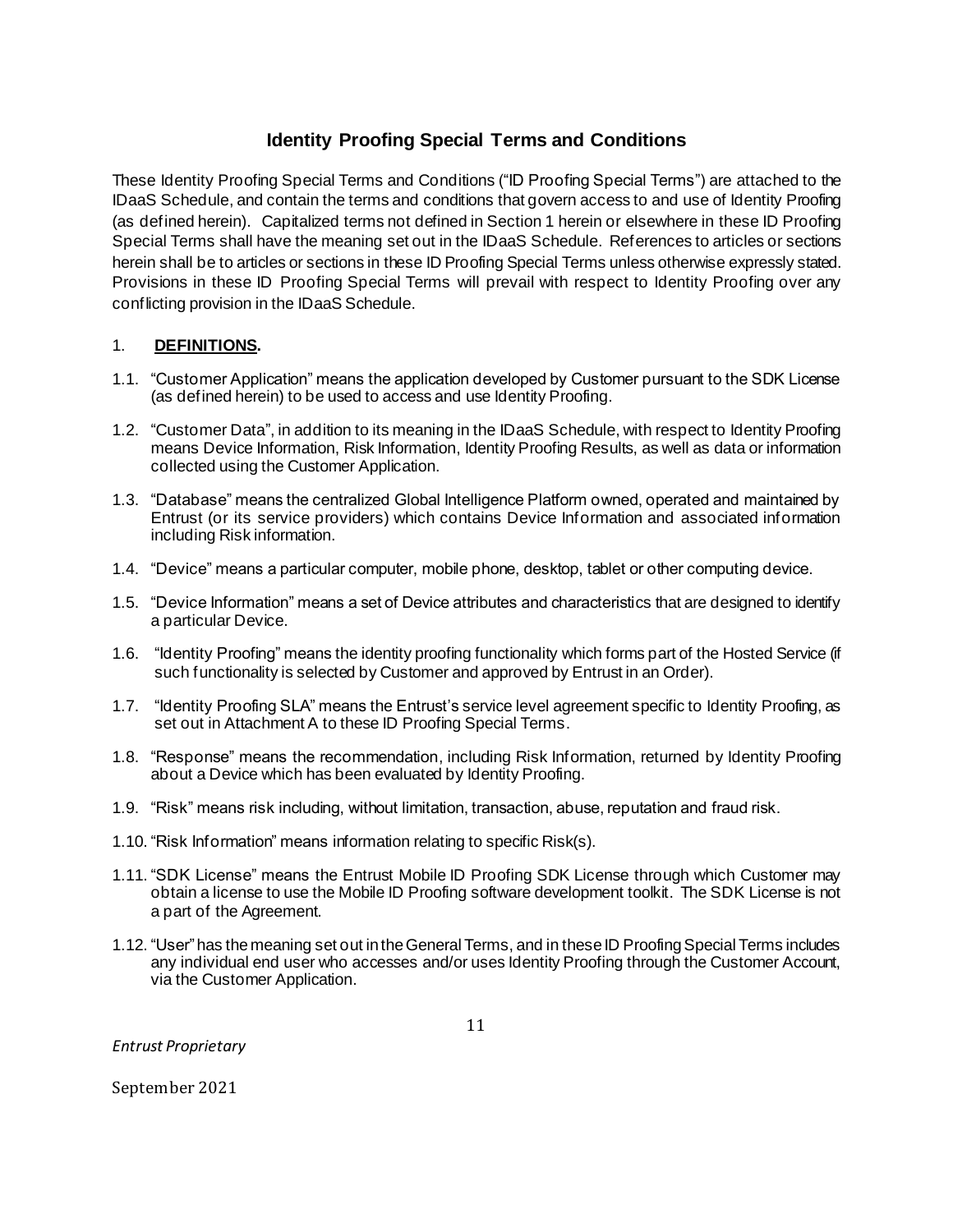### 2. **USE OF IDENTITY PROOFING.**

- 2.1. Grant of License. Subject to Customer's compliance with the Agreement, Entrust grants to Customer, during the ID Proofing Term (as defined herein), a worldwide, non-exclusive, nontransferable, nonsub-licensable right to, all in accordance with the Documentation, provide its User(s) with access to and/or use of Identity Proofing, through the Customer Account, via the Customer Application:
	- 2.1.1. for the purpose of authenticating the identity of a User, extracting identity information or data from the User's identity document(s), and sending authentication results (resulting from (i) through (iv) above) to Customer ("Identity Proofing Results"), and not for resale or any other commercial purpose;
	- 2.1.2. for the purpose of collecting and processing Device Information and providing Responses to Customer.
- 2.2. Restrictions. Identity Proofing shall not be available: (i) to MSPs or Tenants (as such terms are defined in the Managed Security Service Provider Special Terms and Conditions); and/or (ii) for not-for-resale (NFR) purposes.
- 2.3. Service Levels. The sole remedies for any failure of Identity Proofing are listed in the Identity Proofing SLA. Service credits issued pursuant to the Identity Proofing SLA, if any, will only be applied against the costs associated with Customer's subsequent subscription renewal. Entrust is not required to issue refunds for or to make payments against such service credits under any circumstances.

## 3. **CUSTOMER DATA & PRIVACY.**

- 3.1. Service Regions. The Service Regions available for selection by Customer may be different for Identity Proofing than for the main components of the Hosted Service, depending on the nature of the Customer Data, Personal Data, or Service Data (and the related Entrust hosting provider). With respect to the Customer Data and Personal Data that Entrust may collect pursuant to Identity Proofing, Customer consents to the storage in and/or the transfer into, the Service Region(s) which the Customer has selected. Customer further grants to Entrust (or its Affiliates, and any of their respective applicable subcontractors and hosting providers), a world-wide, limited right, during the ID Proofing Term, to host, copy, transmit and display Customer Data and Personal Data as reasonably necessary for Entrust (or its Affiliates, and any of their respective applicable subcontractors and hosting providers) to provide Identity Proofing in accordance with the Agreement.
- 3.2. Excluded Data (Exception). Notwithstanding the provisions set out in Section 12.2 of the General Terms, Identity Proofing may involve the processing of Excluded Data. As such, Section 12.2 of the General Terms shall not apply with respect to any Excluded Data that is necessary or required in order for Entrust to provide Identity Proofing to Customer and its Users pursuant to the Agreement, but only to the extent necessary or required. Customer acknowledges and agrees that the provisions of Section 12.2 of the General Terms shall continue to apply in all other cases, along with all other disclaimers, limitations and exclusions contained in the IDaaS Schedule.
- 3.3. Consents; Accuracy; Rights. Customer represents and warrants that, before authorizing a User to use Identity Proofing and before providing Customer Data or Personal Data to Entrust, Customer will have provided and/or obtained the requisite rights, consents or permissions, and made all requisite disclosures (if any), to Users in accordance with all applicable laws, rules or regulations for the collection, use, and disclosure of the Customer Data or Personal Data contained therein, by Entrust

*Entrust Proprietary*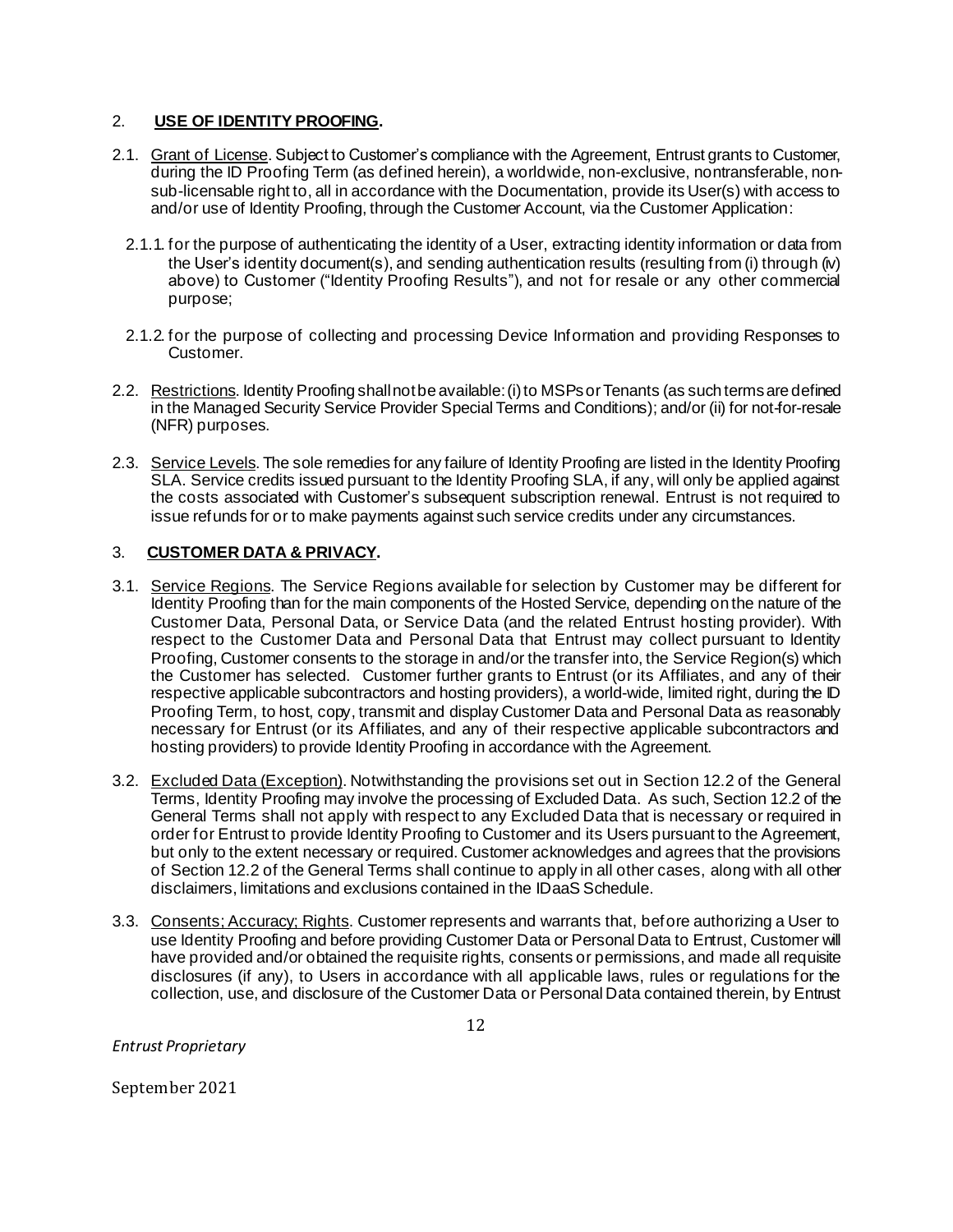(including any of its Affiliates, and any of their respective applicable subcontractors and hosting providers) in accordance with the Agreement. Customer further represents and warrants to Entrust that such Customer Data or Personal Data is accurate and up-to-date (and that Customer shall correct or update it as required), and that no Customer Data or Personal Data will violate or infringe (i) any third-party intellectual property, publicity, privacy or other rights; (ii) any applicable laws, rules or regulations or the AUP; or (iii) any third-party products or services terms and conditions. Customer will be fully responsible for any Customer Data or Personal Data submitted, uploaded, or otherwise provided to Identity Proofing by any User as if it was submitted, uploaded, or otherwise provided by Customer. Customer is solely responsible for the accuracy, content and legality of all Customer Data and Personal Data.

- 3.4. Rights in Customer Data and Personal Data. As between the parties, Customer will retain all right, title and interest (including any and all intellectual property rights) in and to the Customer Data and Personal Data provided to Entrust. Subject to the terms of the Agreement, Customer hereby grants to Entrust a non-exclusive, worldwide, royalty-free right to use, copy, store, transmit, modify, create derivative works of and display the Customer Data and Personal Data contained therein solely to the extent necessary to provide Identity Proofing to Customer, and to sub-license such rights to any of Entrust's applicable subcontractors.
- 3.5. Rights in Certain Data (Device Reputation). As between the parties, Entrust owns and will retain all right, title and interest (including but not limited to any copyright, patent, trade secret, trademark or other proprietary and/or intellectual property rights) in and to Identity Proofing, and the Device Information, Database, and any Response.For clarity, the foregoing does not mean that Entrustowns or retains any right, title or interest in or to the data elements comprising the Device Information, the Database, or any Response. The foregoing is an acknowledgement that, as between the parties, Entrust will retain any right, title and interest it may have in the Device Information, Database, and any Response, as collective works. Customer acknowledges that the Device Information and the Database, as collective works, may be Confidential Information of Entrust.

### 4. **CUSTOMER'S RESPONSIBILITIES, RESTRICTIONS & ACKNOWLEDGEMENTS.**

- 4.1. Compliance with Laws. Customer represents, warrants and covenants that is shall (i) use commercially reasonable efforts to prevent unauthorized access to, or use of, Identity Proofing and shall notify Entrust as soon as possible if it becomes aware of any unauthorized access or use of Identity Proofing; (ii) use Identity Proofing only for lawful purposes; (iii) not knowingly violate any law, rules or regulations of any country with its use of Identity Proofing; and (iv) not knowingly violate the intellectual property rights of any third party with its use of Identity Proofing.
- 4.2. Users; Identity Proofing Access. . Customer is responsible and liable for: (a) handling, use, and/or consequences or impact of Results or Responses resulting from use of Identity Proofing (e.g. impact on User's credit rating or ability to open accounts or any other unfavorable impact).

# 5. **TERM, TERMINATION & SUSPENSION.**

5.1. Term. Unless otherwise specified in the Order that includes the subscription for Identity Proofing, these ID Proofing Special Terms will commence on the date the Order is accepted by Entrust, and will remain effective for the subscription period specified for Identity Proofing in the Order, unless terminated earlier in accordance with the Agreement ("ID Proofing Term"). Upon expiration of the ID Proofing Term, Customer may elect to renew its subscription pursuant to these ID Proofing Special Terms for an additional length of time, as set forth in an Order for renewal, in which case the ID Proofing Term for Identity Proofing will be extended to include such additional length of time upon

*Entrust Proprietary*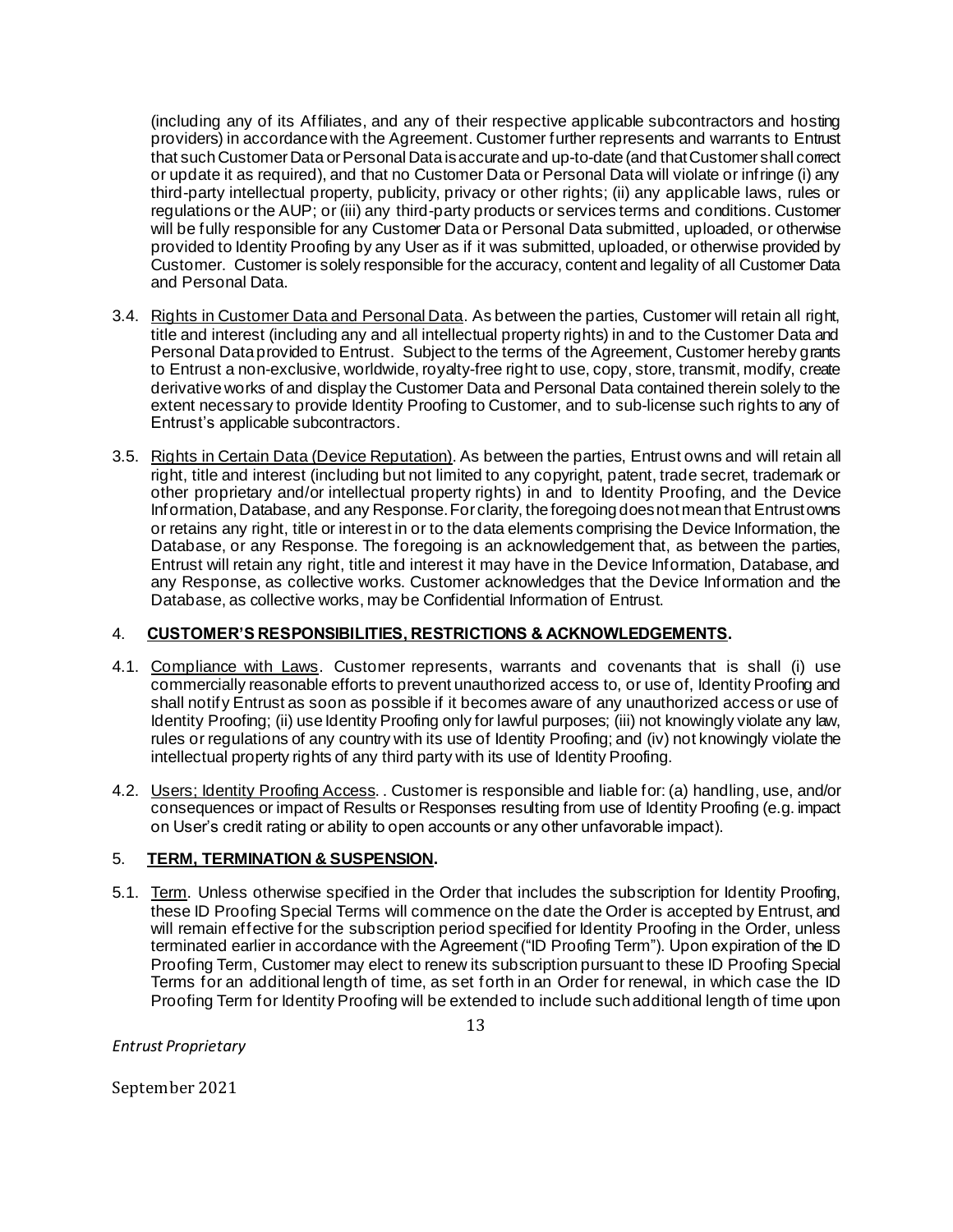payment of the applicable fees for the additional length of time, all as set out in the Order for renewal.

- 5.2. Termination or Suspension for Cause. Entrust may, at its sole discretion, suspend or terminate Customer's and/or Users' access to Identity Proofing at any time, without advanced notice, if: (a) Entrust reasonably concludes that Customer and/or Users have conducted themselves in a way (i) that is not consistent with or violates the requirements of the AUP, the Documentation, or is otherwise in breach of the Agreement; or (ii) in a way that subjects Entrust to potential liability or interferes with the use of Identity Proofing by other Entrust customers and/or users; (b) Entrust deems it reasonably necessary to do so to respond to any actual or potential security concerns, including, without limitation, the security of other Entrust customers' and/or users' information or data processed by Identity Proofing; or (c) Entrust reasonably concludes that Customer and/or Users are violating applicable laws, rules or regulations. Entrust may also, without notice, suspend Customer's and/or User's access to Identity Proofing for scheduled or emergency maintenance. Termination of these ID Proofing Special Terms will not necessarily result in termination of the entire Agreement (e.g. if Customer has an Identity as aService subscription then the IDaaS Schedule and the applicable Order may still be active).
- 5.3. Effects of Termination.Upon termination or expiration of these ID Proofing Special Terms, Entrust will have no further obligation to provide Identity Proofing to Customer, Customer will immediately cease all use of Identity Proofing, and Customer will return all copies of Confidential Information to Entrust or certify, in writing, the destruction thereof, destroy any copies of Customer Data, Personal Data, Service Data, and Documentation (unless continued rights to use exist pursuant to the Agreement (e.g. if Customer continues to have an Identity as a Service subscription despite the termination or expiry to these ID Proofing Special Terms). Termination is without prejudice to any right or remedy that may have accrued or be accruing to either party prior to termination. Any provision of this Agreement which contemplates or requires performance after the termination of this Agreement or that must survive to fulfill its essential purpose, including the terms of this Section (*Effects of Termination*), confidentiality, disclaimers, limitations and exclusions of liability, and any payment obligations, will survive the termination and continue in full force and effect until completely performed.

*Entrust Proprietary*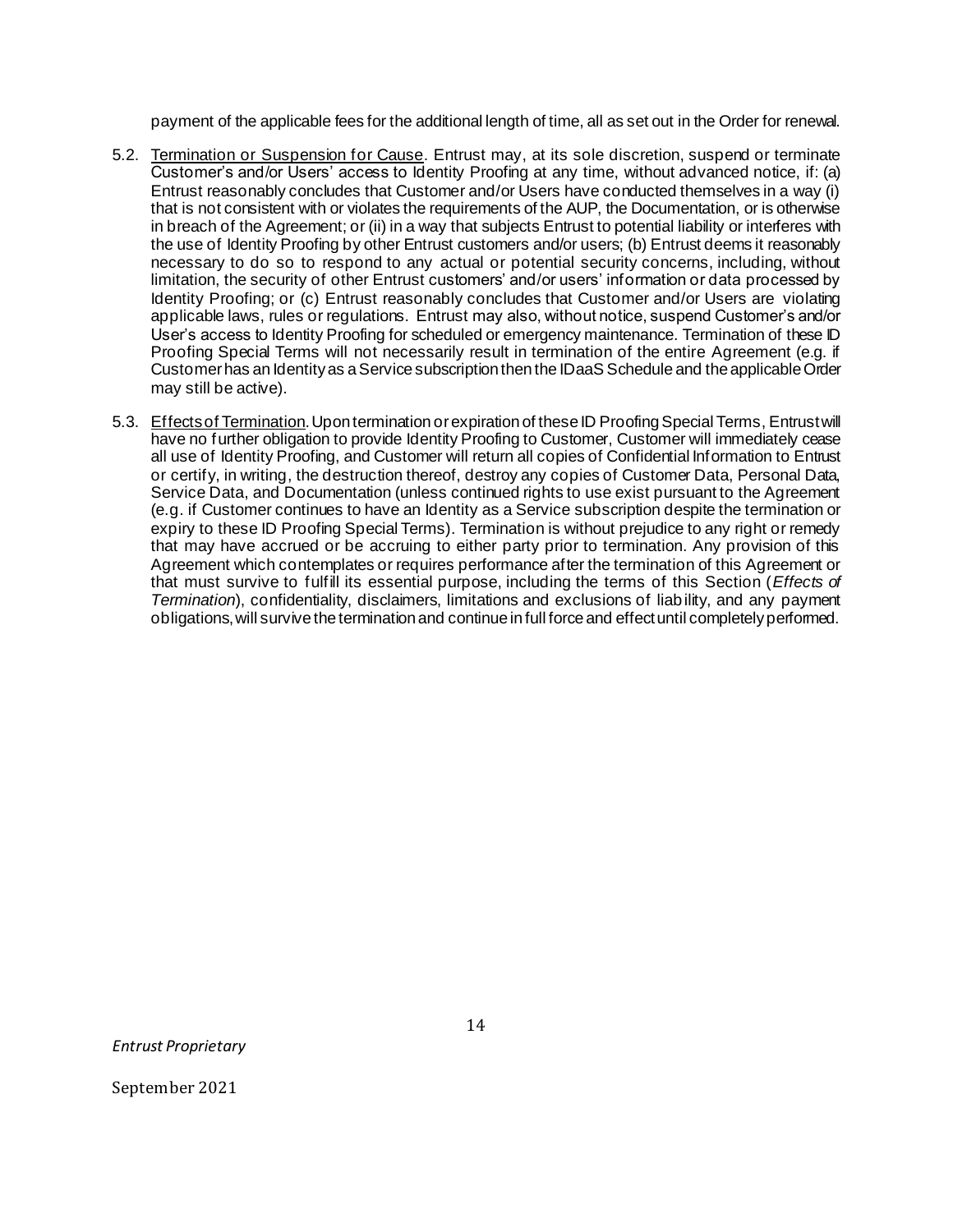# **Attachment A**

# **To Identity Proofing Special Terms and Conditions**

# **Identity Proofing SLA**

### **Service Commitment**

Entrust will use commercially reasonable efforts to make Identity Proofing available 99.8% of the time during any monthly billing cycle. In the event Identity Proofing does not meet the 99.8% target, Customer will be eligible to receive a Service Credit as described below.

**Definitions**. Capitalized terms not defined in this Attachment A shall have the meaning set out in the ID Proofing Special Terms.

- "**Monthly Uptime Percentage**" is calculated by subtracting from 100% the percentage of minutes during the month in which Identity Proofing was unavailable. Monthly Uptime Percentage measurements exclude downtime resulting directly or indirectly from any Exclusion (as defined below).
- "**Service Credit**" is, for the purposes of this Attachment A, a dollar credit, calculated as set forth below, that will be credited by Entrust to Customer's future invoices.

## **Service Credits**

Service Credits are calculated based on the number of transactions that could have been processed during the downtime x the transaction fee that would have been paid by Customer if those transactions had been processed.

### **If the downtime is less than a full hour:**

**Step 1** – Calculate the Number of Transactions Processed During the Previous Calendar Quarter. The number of transactions that could have been processed is calculated based on the total number of transactions actually processed by Entrust on Customer's behalf during the calendar quarter immediately preceding the date on which the downtime occurred.

**Step 2** – Calculate the Total Number of Hours in the Calendar Quarter. Calculate the number of days in the calendar quarter and multiply by 24 hours per day.

**Step 3** – Divide Step 1 by Step 2 to arrive at the average number of transactions processed per hour during the previous calendar quarter:

> Step 1 = Average Number of Transactions Processed Per Hour Step 2

**Step 4** – Divide the amount of actual downtime by 60 minutes to arrive at the pro rata amount of an hour that the downtime represents:

> Minutes of Downtime = Pro Rata Portion of 1 Hour Represented by the Downtime 60

> > 15

*Entrust Proprietary*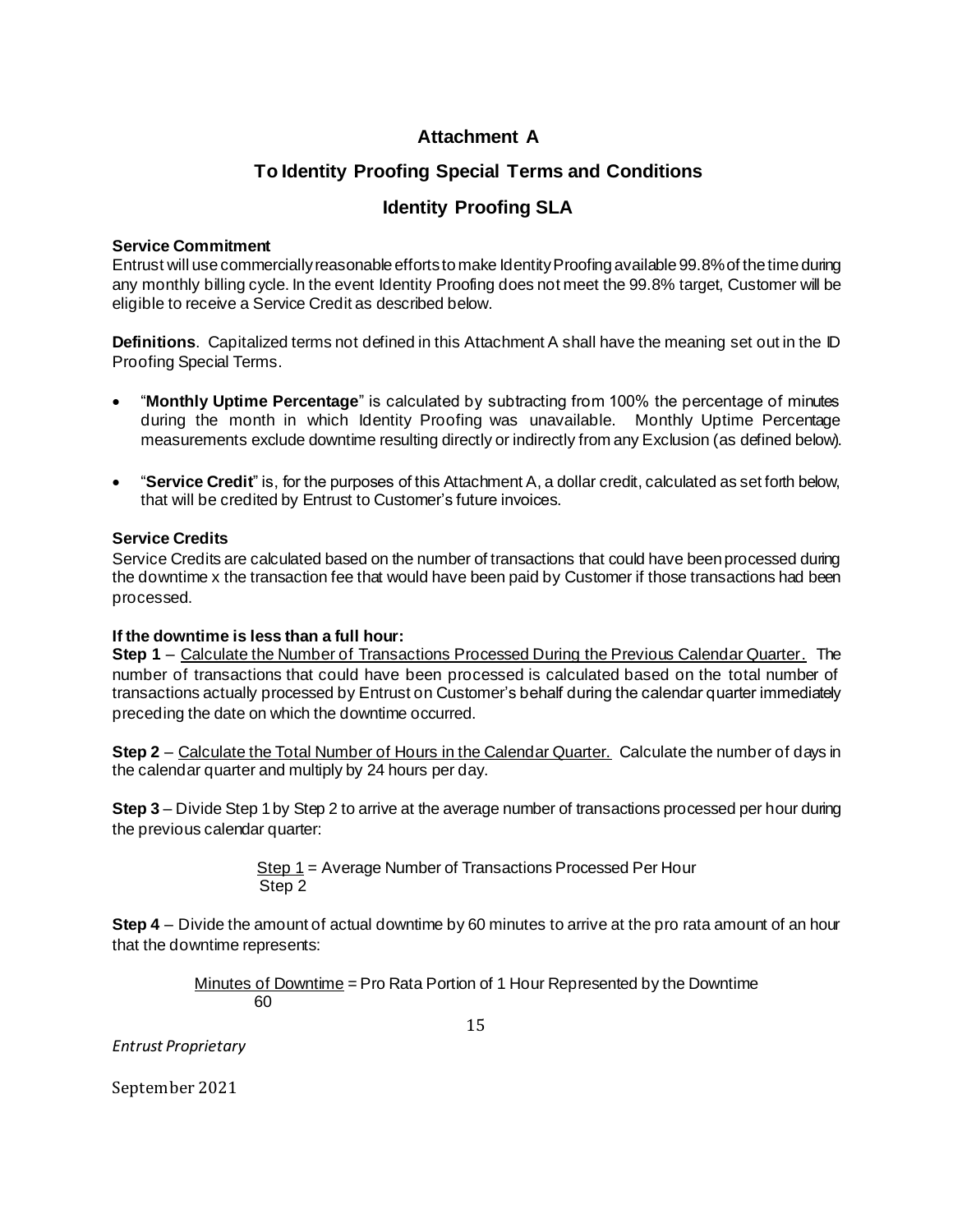**Step 5** – Multiply the result of Step 4 (the pro rata portion of 1 hour represented by the downtime) by the result of Step 3 (the average number of transactions processed per hour) to arrive at the number of transactions that could have been processed during the downtime:

Step 4 x Step 3 = the Number of Transactions that Could Have Been Processed During the Downtime

**Step 6** – Multiply Step 5 by the appropriate fee set forth in the applicable Order.

Step 5 x Transaction Fee = Service Credit

A Service Credit will be issued for the amount arrived at in Step 6.

### **If the downtime is a full hour:**

For any full hour of unavailability, the Customer will receive a Service Credit for the number of transactions that could have been processed in the hour (Step 3) multiplied by the Transaction Fee set forth in the applicable Order.

## **Example:**

- **Step 1** = 5,000 transactions during the previous calendar quarter
- **Step 2** = 91 days in the calendar quarter x 24 hour/day = 2,184 hours during the quarter
- **Step 3** =  $5,000$  (Step 1) divided by 2,184 (Step 2) =  $2.5$  transactions processed per hour
- **Step 4** = Assume downtime = 65 minutes so 60 minutes is one full hour leaving 5 minutes for the balance of the calculation. Divide 5 minutes by 60 minutes =  $8.3\%$  of an hour is represented by the downtime
- **Step 5** = 8.3% (Step 4) x 2.5 transactions processed during an hour (Step 3) = 1 transaction when rounded up to a whole transaction
- **Step 6** = 1 (Step  $5$ ) x  $$1.00$  (transaction fee per transaction) = Service Credit of  $$1.00$
- **Step 7** = Service Credit for less than a full hour (Step 6) + average number of transactions processed per hour (Step 3) multiplied by the transaction fee per transaction or \$1 transaction fee  $+$  (2.5 average hourly transactions  $\times$  \$1 transaction fee) = \$3.5 Service Credit for 65 minutes of downtime

### **Credit Request and Payment Procedures**

Within thirty (30) days of the end of the relevant calendar month, Customer must submit a written request to Entrust for a Service Credit, along with sufficient information for Entrust to verify the time(s) and date(s) of the event for which Customer is claiming a Service Credit. If the Monthly Uptime Percentage when calculated by Entrust falls below the Uptime Guarantee, then Entrust will notify Customer that a Service Credit will be issued to Customer within one billing cycle following the month in which such request was confirmed by Entrust and the amount of the Service Credit. Customer's failure to request a Service Credit in a timely manner or provide sufficient information to Entrust that Entrust may reasonably request in order to verify the Monthly Uptime Percentage will disqualify Customer from receiving a Service Credit.

*Entrust Proprietary*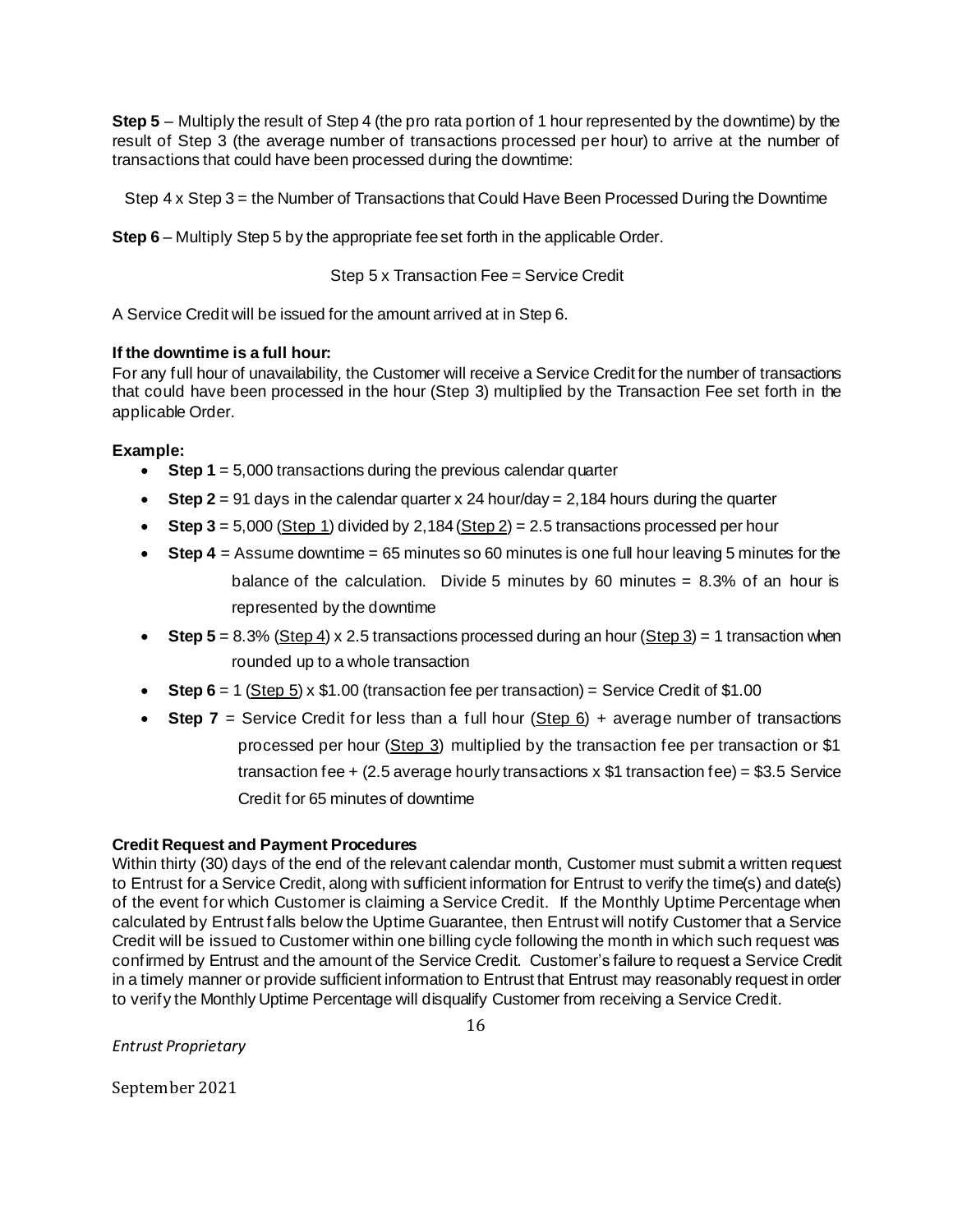#### **Exclusions**

Exclusions shall not be included in the calculation of the time Identity Proofing was available in any given calendar month. As used herein, "Exclusion" shall mean any unavailability: (i) due to Entrust's planned maintenance or downtime the occurrence of which Customer received at least 24-hour advance written notice; (ii) caused by factors outside of Entrust's reasonable control, including any force majeure event or Internet access or related problems beyond the demarcation point of Identity Proofing; (iii) that result from the Customer Application, or failure of equipment, software, technology or facilities provided by Customer, including but not limited to, network unavailability or bandwidth limitations outside of Entrust's network; (iv) that results from a failure of the device reputation functionality made available as part of Identity Proofing; or (v) arising from Entrust's suspension and termination of Customer's right to use Identity Proofing in accordance with the Agreement.

*Entrust Proprietary*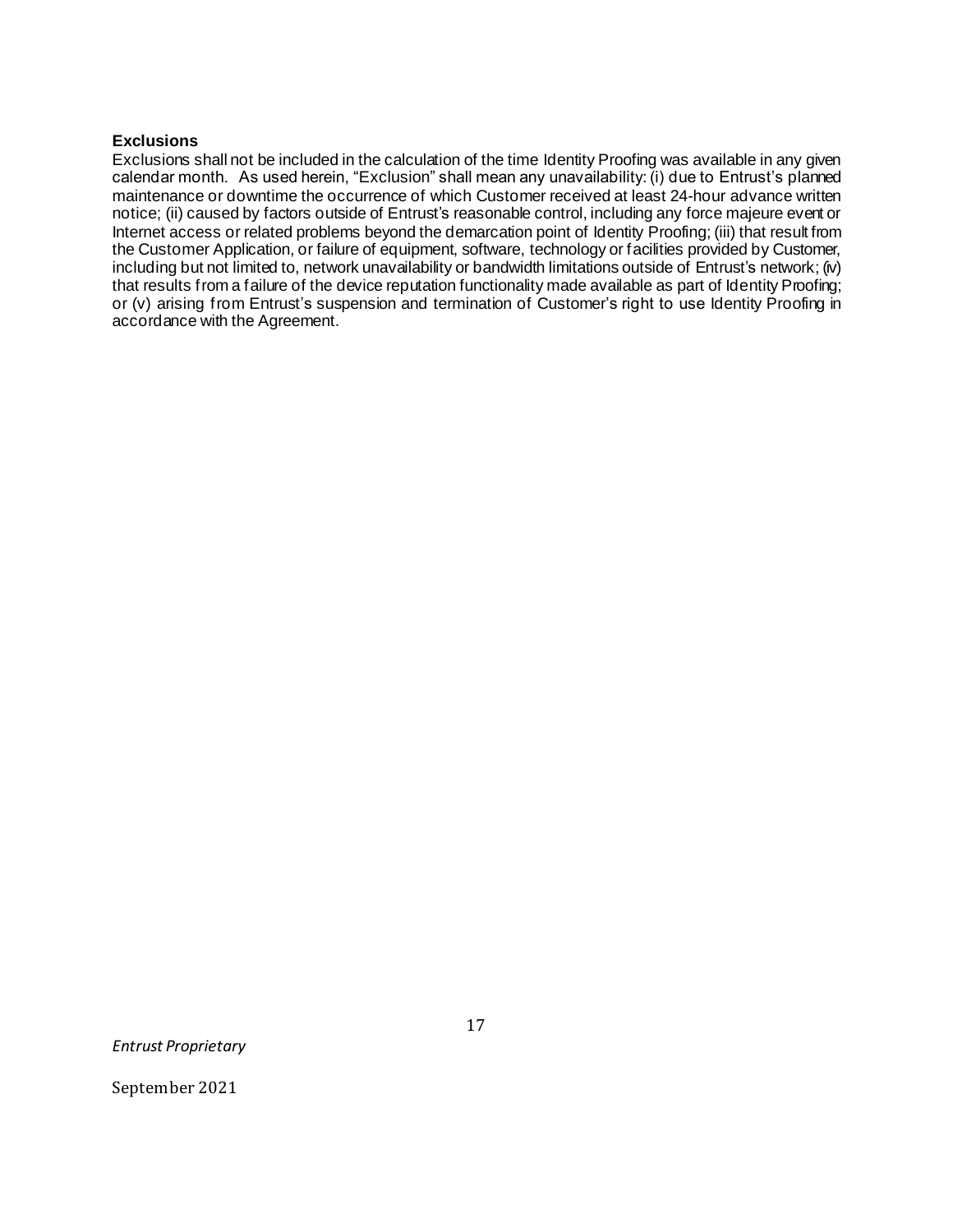# **Professional Services Special Terms and Conditions**

These Professional Services Special Terms and Conditions ("PS Special Terms") are attached to the Entrust Identity as a Service IDaaS Schedule ("IDaaS Schedule") and contain the terms and conditions applicable for Professional Services. Capitalized terms not defined in Section 1 herein or elsewhere in these PS Special Terms shall have the meaning set out in the IDaaS Schedule. References to articles or sections herein shall be to articles or sections in these PS Special Terms unless otherwise expressly stated. Provisions in these PS Special Terms will prevail with respect to Professional Services over any conflicting provision in the IDaaS Schedule.

# 1. **DEFINITIONS.**

- 1.1. "Background IPR" means any intellectual property rights of a party or its Affiliates conceived, created, developed, or reduced to practice prior to, or independently of, the Professional Services provided under these PS Special Terms.
- 1.2. "Foreground IPR" means any intellectual property rights conceived, created, developed or reduced to practice by Entrust in the course of providing the Professional Services under these PS Special Terms.

## 2. **PROFESSIONAL SERVICES.**

- 2.1. Subject to Customer's compliance with the Agreement, Entrust shall perform the Professional Services for Customer as further described in an Order and any related Documentation.
- 2.2. Customer shall make available to Entrust any equipment, material, information, data and remote access as Entrust may reasonably require to perform the Professional Services.
- 2.3. Customer shall also provide Entrust with timely access to appropriate members of the Customer's staff as may be reasonably required by Entrust for the provision of the Professional Services (e.g. answering technical questions, other general questions as they may arise, and availability for meetings). Customer shall be responsible for the timely performance of its obligations under these PS Special Terms with respect to the requirements of Entrust in accordance with these PS Special Terms. Customer acknowledges that any delay on its part in the performance of its obligations may affect or delay Entrust's provision of the Professional Services.
- 2.4. Professional Services will be delivered remotely during Entrust regular business hours. No visits to Customer premises are included within the Professional Services, and no travel is required by or included within the Professional Services. Customer must provide Entrust remote access to systems as required for delivery of the Professional Services.
- 2.5. Each party shall designate a primary point of contact for matters relating to the Professional Services.
- 2.6. Out-of-Scope. Professional Services shall not include the following, which shall be Customer's responsibility: (i) initial setup (licensing, installation/deployment, configuration, verification) of the underlying non-Entrust infrastructure, including, without limitation, hardware, soft tokens, hard tokens, operating system (OS), software, client or virtual machines (VM); (ii) network, database, repository connectivity; (iii) configuration of network, firewall, load balancer, server or repository; (iv)

*Entrust Proprietary*